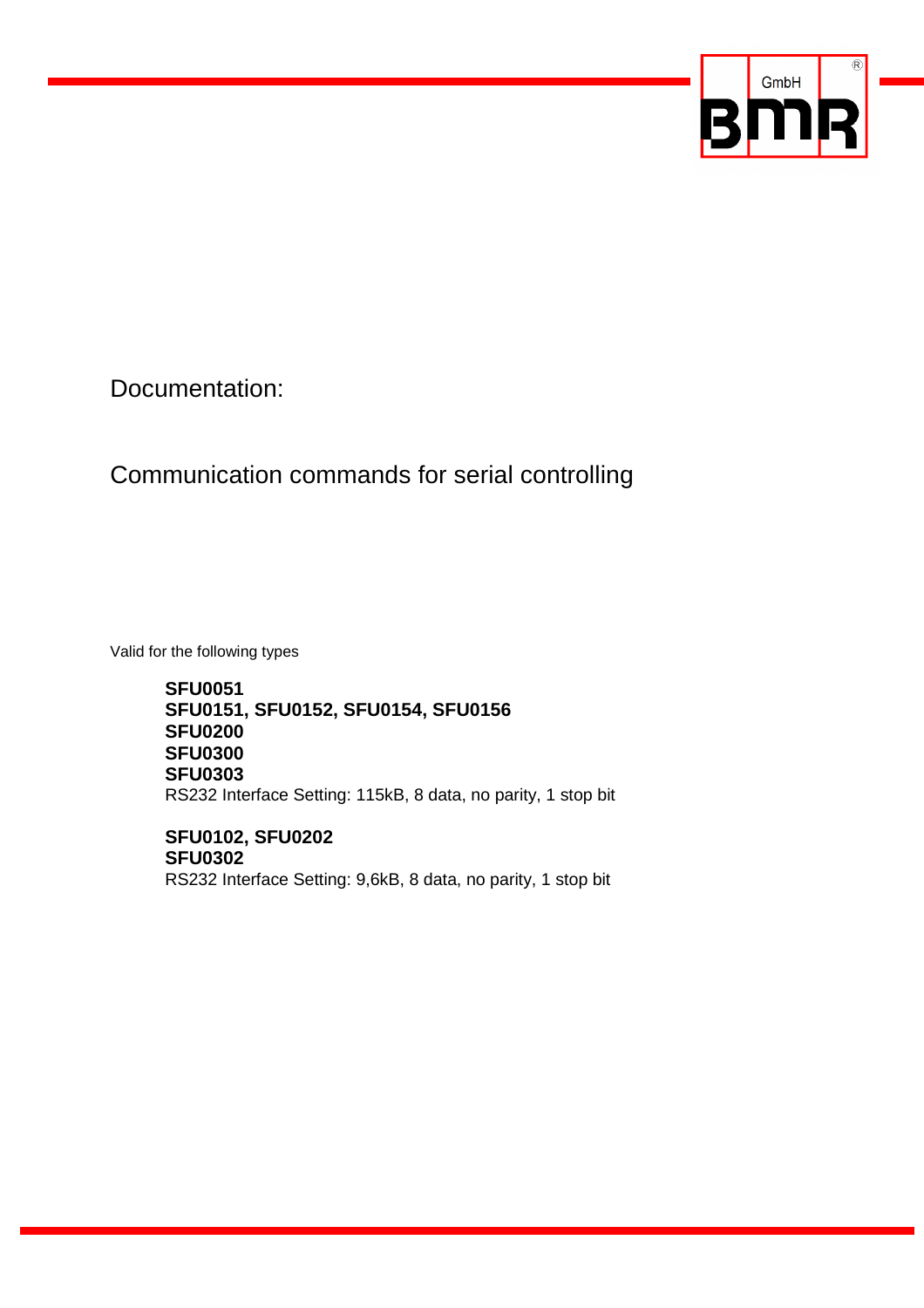

# **1-Byte-Commands in HEX Format:**  \_\_\_\_\_\_\_\_\_\_\_\_\_\_\_\_\_\_\_\_\_\_\_\_\_\_\_\_\_\_\_\_\_\_\_\_\_\_\_\_\_\_\_\_\_\_\_\_\_\_\_\_\_\_\_\_\_\_\_\_\_\_\_\_\_\_\_\_\_\_\_\_\_

| Command:  | <b>Start</b>             |                                         |                              |
|-----------|--------------------------|-----------------------------------------|------------------------------|
| Transmit: | 0x24                     |                                         |                              |
| Receive:  | 0xE4h<br>0x11<br>0xhh    | Low Byte rpm<br>High Byte rpm           |                              |
| Command:  | <b>Stop</b>              |                                         |                              |
| Transmit: | 0x25                     |                                         |                              |
| Receive:  | 0xE5h<br>$0x$ ll<br>0xhh | Low Byte rpm<br>High Byte rpm           |                              |
| Request:  | duty rpm $(*10)$         |                                         | Send set value of duty speed |
| Transmit: | 0x41                     |                                         |                              |
| Receive:  | 0xC1<br>$0x$ ll<br>0xhh  | Low Byte duty rpm<br>High Byte duty rpm |                              |

To get the real value, the received value has to be multiplied with 10

| Request:<br>actual rpm of the converter $(*10)$ |      |                      |
|-------------------------------------------------|------|----------------------|
| Transmit:                                       | 0x42 |                      |
| Receive:                                        | 0xC2 |                      |
|                                                 | 0xll | Low Byte actual rpm  |
|                                                 | 0xhh | High Byte actual rpm |

| Request:  | rpm of the spindle $(*10)$ |                                                     |  |
|-----------|----------------------------|-----------------------------------------------------|--|
| Transmit: | 0x43                       |                                                     |  |
| Receive:  | 0xC3<br>0x11<br>$0x$ hh    | Low Byte rpm of spindle<br>High Byte rpm of spindle |  |

To get the real value, the received value has to be multiplied with 10 In case of using a hall sensor and being activated in the spindle characteristic, this is the true rpm of the spindle, otherwise it is the output frequency of the converter.

\_\_\_\_\_\_\_\_\_\_\_\_\_\_\_\_\_\_\_\_\_\_\_\_\_\_\_\_\_\_\_\_\_\_\_\_\_\_\_\_\_\_\_\_\_\_\_\_\_\_\_\_\_\_\_\_\_\_\_\_\_\_\_\_\_\_\_\_\_\_\_\_\_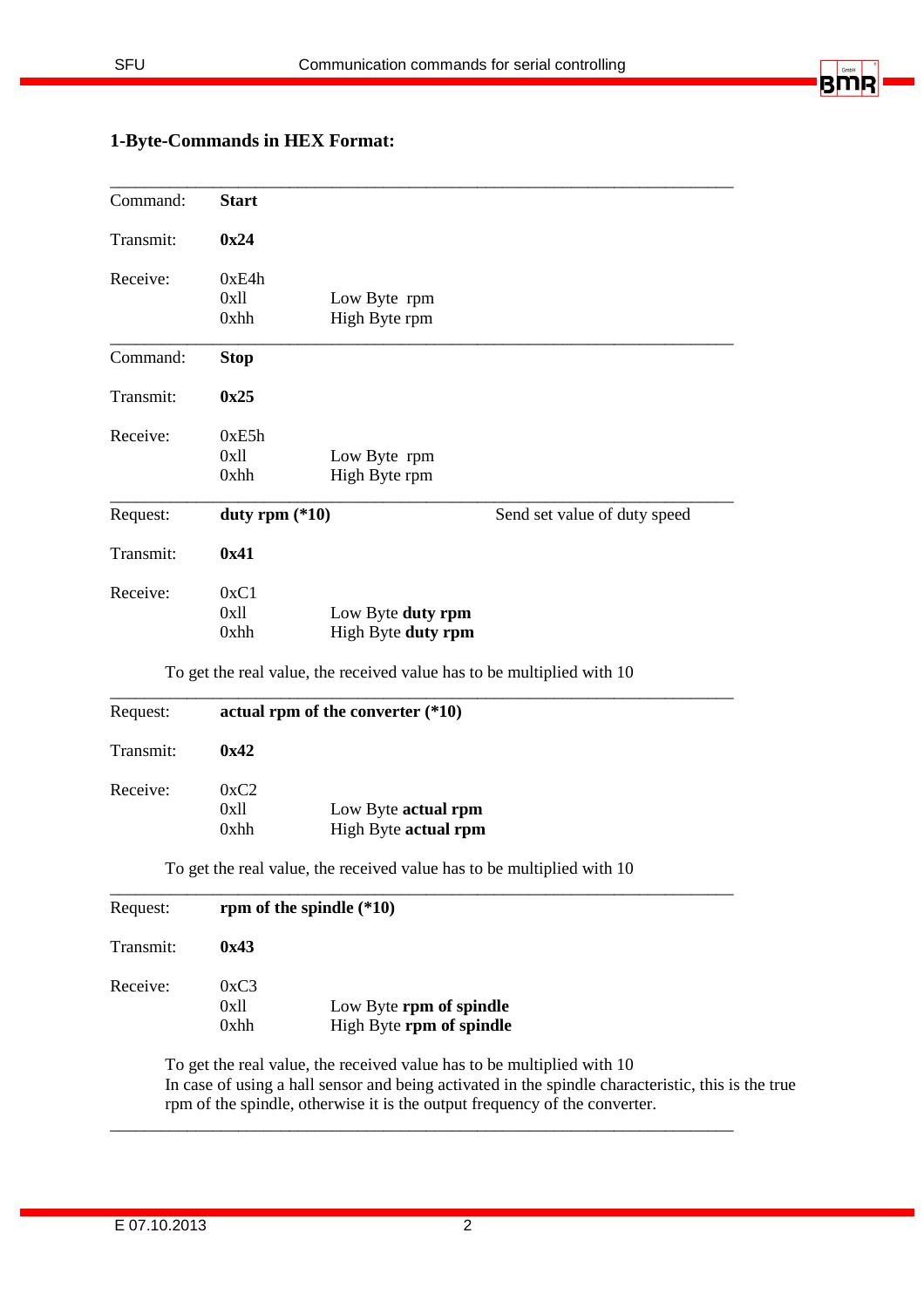|  | GmbH |  |
|--|------|--|
|  |      |  |
|  |      |  |
|  |      |  |

| Request:  | converter status |                              |
|-----------|------------------|------------------------------|
| Transmit: | 0x60             |                              |
| Receive:  | 0xE0h<br>0x11    | Low Byte Status Word         |
|           | $0x$ hh          | <b>High Byte Status Word</b> |

#### **Bits of the status word:**

| bit | $\Omega$ | reserved                                                                                   |
|-----|----------|--------------------------------------------------------------------------------------------|
| bit | 1        | <b>Status Start/Stop</b>                                                                   |
| bit | 2        | Status reserved                                                                            |
| bit | 3        | <b>Status Remote control on</b>                                                            |
| bit | 4        | Status <b>Real rpm reached</b> (In case of using a hall sensor: real rpm $=$ set value rpm |
| bit | 5        | Status Duty rpm reached $(= Set Value of Duty Speed)$                                      |
| bit | 6        | <b>Status Spindle Stop</b>                                                                 |
| bit | 7        | <b>Status Undervoltage</b>                                                                 |
| bit | 8        | <b>Status Overvoltage</b>                                                                  |
| bit | 9        | <b>Status Varioload reached</b>                                                            |
| bit | 10       | <b>Status Error RS232 Interface</b>                                                        |
| bit | 11       | <b>Status Spindle not ready</b>                                                            |
| bit | 12       | <b>Status Converter not ready</b>                                                          |
| bit | 13       | <b>Status Overload</b>                                                                     |
| bit | 14       | <b>Status Excess Temperature Converter</b>                                                 |
| bit | 15       | <b>Status Excess Temperature Spindle</b>                                                   |

#### **A t t e n t i o n !**



**Please make sure that the status word is requested subsequently after the command "Start" 0x24h.** 

**Otherwise the converter will stop the spindle automatically after the programmed delay time of 4sec, in order to guarantee that the spindle does not run without control in case of a lost communication with the converter.**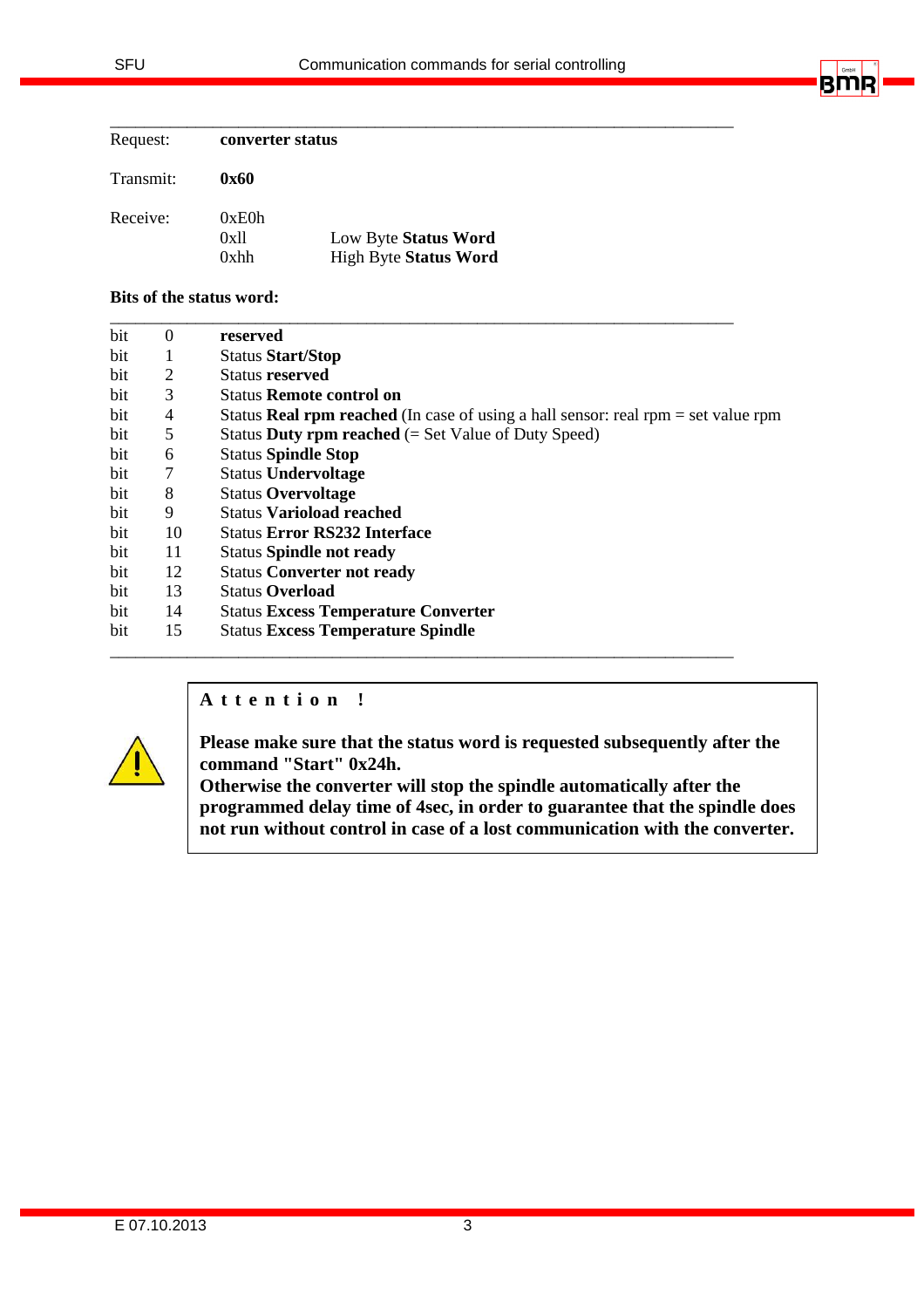\_\_\_\_\_\_\_\_\_\_\_\_\_\_\_\_\_\_\_\_\_\_\_\_\_\_\_\_\_\_\_\_\_\_\_\_\_\_\_\_\_\_\_\_\_\_\_\_\_\_\_\_\_\_\_\_\_\_\_\_\_\_\_\_\_\_\_\_\_\_\_\_\_



### **3-Byte-Commands in HEX Format:**

| Command:  | Set duty rpm $(=$ desired value $/ 10$ ) |                    |  |
|-----------|------------------------------------------|--------------------|--|
| Transmit: | 0x01                                     |                    |  |
|           | 0x11                                     | Low Byte duty rpm  |  |
|           | 0xhh                                     | High Byte duty rpm |  |
| Receive:  | 0xC1                                     |                    |  |
|           | 0x11                                     | Low Byte           |  |
|           | 0xhh                                     | <b>High Byte</b>   |  |

The desired set value has to be divided by 10 and then send to the converter for example, set rpm to 20.000:  $20.000/10 = 2.000d = 07D0h$  => send "01 D0 07"

\_\_\_\_\_\_\_\_\_\_\_\_\_\_\_\_\_\_\_\_\_\_\_\_\_\_\_\_\_\_\_\_\_\_\_\_\_\_\_\_\_\_\_\_\_\_\_\_\_\_\_\_\_\_\_\_\_\_\_\_\_\_\_\_\_\_\_\_\_\_\_\_\_

| Command:  | Set Datapointer for reading a data variable |                                              |  |
|-----------|---------------------------------------------|----------------------------------------------|--|
| Transmit: | 0x0C<br>0x11<br>0xhh                        | Low Byte Pointer<br><b>High Byte Pointer</b> |  |
| Receive:  | 0xCC<br>0x11<br>0xhh                        | Low Byte Value<br><b>High Byte Value</b>     |  |

With the help of this pointer any variable within the converter can be read. A list of variables are listed at the end of the document

| Command:  | <b>Set direction of rotation clockwise</b> (with view at the backside) |                                                                        |  |  |
|-----------|------------------------------------------------------------------------|------------------------------------------------------------------------|--|--|
| Transmit: | 0x0A                                                                   | <b>direction of rotation cw</b> (like drilling)                        |  |  |
|           | 0x00                                                                   | Low Byte $=$ irrelevant                                                |  |  |
|           | 0x00                                                                   | High Byte $=$ irrelevant                                               |  |  |
| Receive:  | 0xCA                                                                   |                                                                        |  |  |
|           | 0x11                                                                   | Low Byte Value                                                         |  |  |
|           | 0xhh                                                                   | <b>High Byte Value</b>                                                 |  |  |
| Command   |                                                                        | Set direction of rotation counterclockwise (with view at the backside) |  |  |
| Transmit: | 0x0B                                                                   | <b>direction of rotation ccw</b> (as losen a screw)                    |  |  |
|           | 0x00                                                                   | Low Byte $=$ irrelevant                                                |  |  |
|           | 0x00                                                                   | High Byte $=$ irrelevant                                               |  |  |
| Receive:  | 0xCB                                                                   |                                                                        |  |  |
|           | 0x11                                                                   | Low Byte Value                                                         |  |  |
|           | 0xhh                                                                   | <b>High Byte Value</b>                                                 |  |  |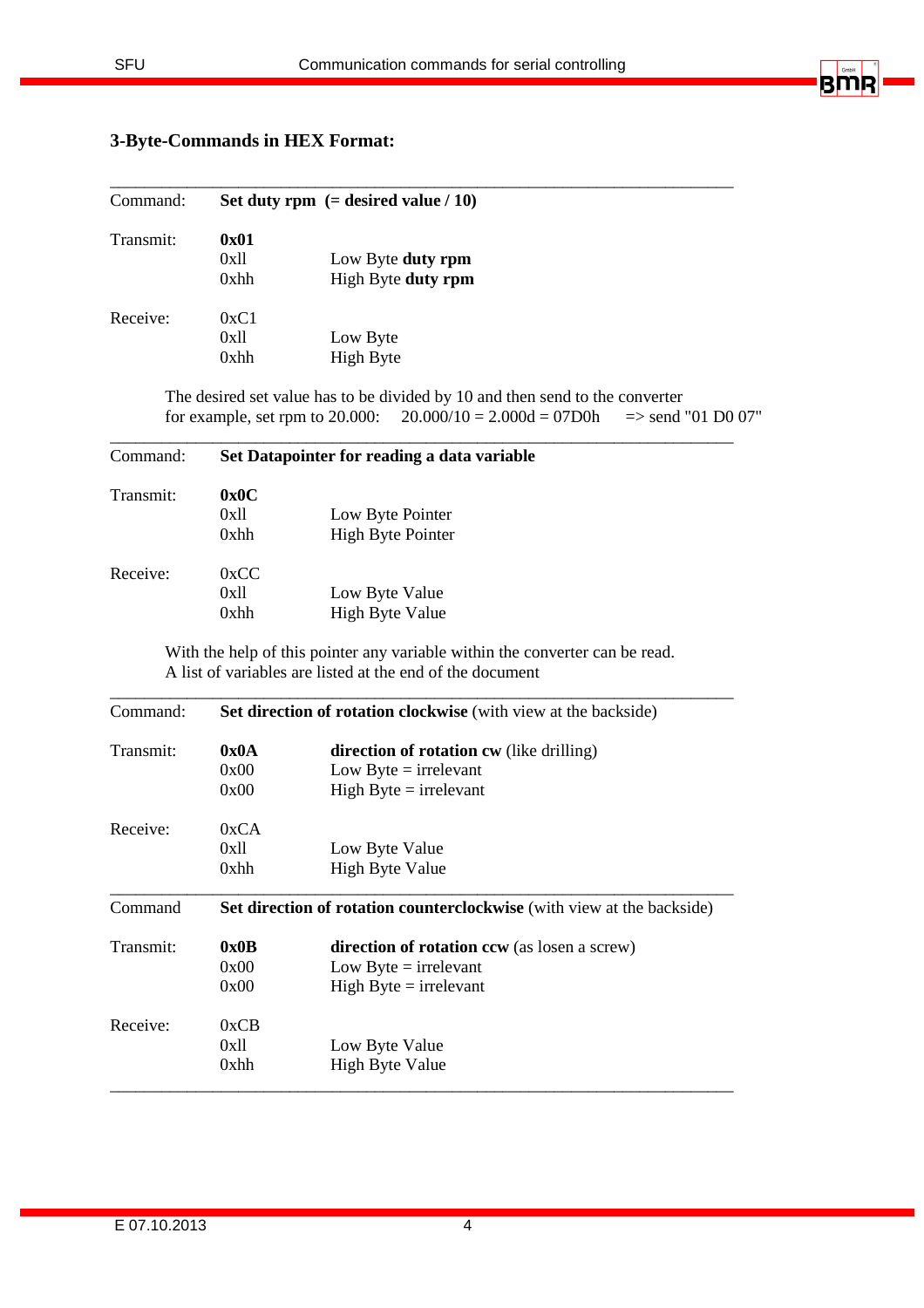

### **List of the internal variables**

| Variable                    | Adresse[Hex]                               | <b>Multiplier</b> | further Operation               |
|-----------------------------|--------------------------------------------|-------------------|---------------------------------|
| Load current                | 0BB6                                       | 0,01              | convert to decimal              |
| Load percent                | 08A4                                       | 0,1               | convert to decimal              |
| <b>Temperature Heatsink</b> | 0CDA                                       | 0,1               | convert to decimal              |
| Minimum Speed               | 087C                                       | 10                |                                 |
| Maximum Speed               | 087E                                       | 10                |                                 |
| Operating hours Conv (H):   | 0AE2                                       | 1                 |                                 |
| Operating hours Conv (Min): | 0AE4                                       | 1                 |                                 |
| Delay Overload              | 086C                                       | 1/256             |                                 |
| Delay Over temp Converter   | 086E                                       | 1/256             |                                 |
| Delay Over temp Spindle     | 0870                                       | 1/256             |                                 |
| Delay RS232                 | 0872                                       | 1/256             |                                 |
| Digital/Relay Output        | 0908                                       |                   |                                 |
| Analog Input 1              | 090A                                       | 1/1024            | $\Rightarrow$ 10V/1024 proDigit |
| Analog Input 2              | 090C                                       | 1/1024            | $\Rightarrow$ 10V/1024 proDigit |
| Analog Output 1             | 090E                                       |                   |                                 |
| Analog Output 2             | 0910                                       |                   |                                 |
|                             |                                            |                   |                                 |
| Digital Inputs              | 0906                                       |                   | digital image                   |
| <b>Bit</b>                  | <b>Function</b>                            |                   |                                 |
| 0                           | Start-Stop                                 |                   |                                 |
| 1                           | <b>Locking Emergency Stop</b>              |                   |                                 |
| $\overline{2}$              | Locking                                    |                   |                                 |
| 3                           | <b>Direction of Rotation</b>               |                   |                                 |
| $\overline{\mathbf{4}}$     | <b>Error Reset</b>                         |                   |                                 |
| $\overline{5}$              |                                            |                   |                                 |
| $\overline{6}$              | Output Stage Pulse Locking (if available)  |                   |                                 |
| 7                           |                                            |                   |                                 |
| 8                           | $\blacksquare$                             |                   |                                 |
| 9                           |                                            |                   |                                 |
| 10                          | $\overline{\phantom{m}}$                   |                   |                                 |
| 11                          |                                            |                   |                                 |
| 12                          | Over temperature Spindle                   |                   |                                 |
| 13                          |                                            |                   |                                 |
| 14                          |                                            |                   |                                 |
| 15                          |                                            |                   |                                 |
| <b>Error Status</b>         | 085A                                       |                   | digital image                   |
|                             | <b>Bit Function</b>                        |                   |                                 |
|                             | 0   Error Overload (delay passed)          |                   |                                 |
| 1                           | Over temp Converter (delay passed)         |                   |                                 |
| $\overline{2}$              | Over temp Spindle (delay passed            |                   |                                 |
| 3 <sup>1</sup>              | Over temp.Conv/Spin (delay passed)         |                   |                                 |
| $\overline{4}$              | OFF because of Over Voltage                |                   |                                 |
| 5                           | OFF because of Under Voltage               |                   |                                 |
| 6                           | STOP because of Under Voltage              |                   |                                 |
| $\overline{7}$              | Power Stage deactivated (PDPINT)           |                   |                                 |
| 8                           | Emergency Stop engaged / locked            |                   |                                 |
| 9                           | without Spindle / Cable                    |                   |                                 |
|                             | 10   Timeout ser. Interface                |                   |                                 |
| 11                          | Characteristic invalid                     |                   |                                 |
|                             | 12   Back Energy too high                  |                   |                                 |
|                             | 13   Memory Error - Stop                   |                   |                                 |
|                             | 14   Spindle not at standstill             |                   |                                 |
|                             | 15   Error Encoder / Speedsensor detection |                   |                                 |
|                             |                                            |                   |                                 |